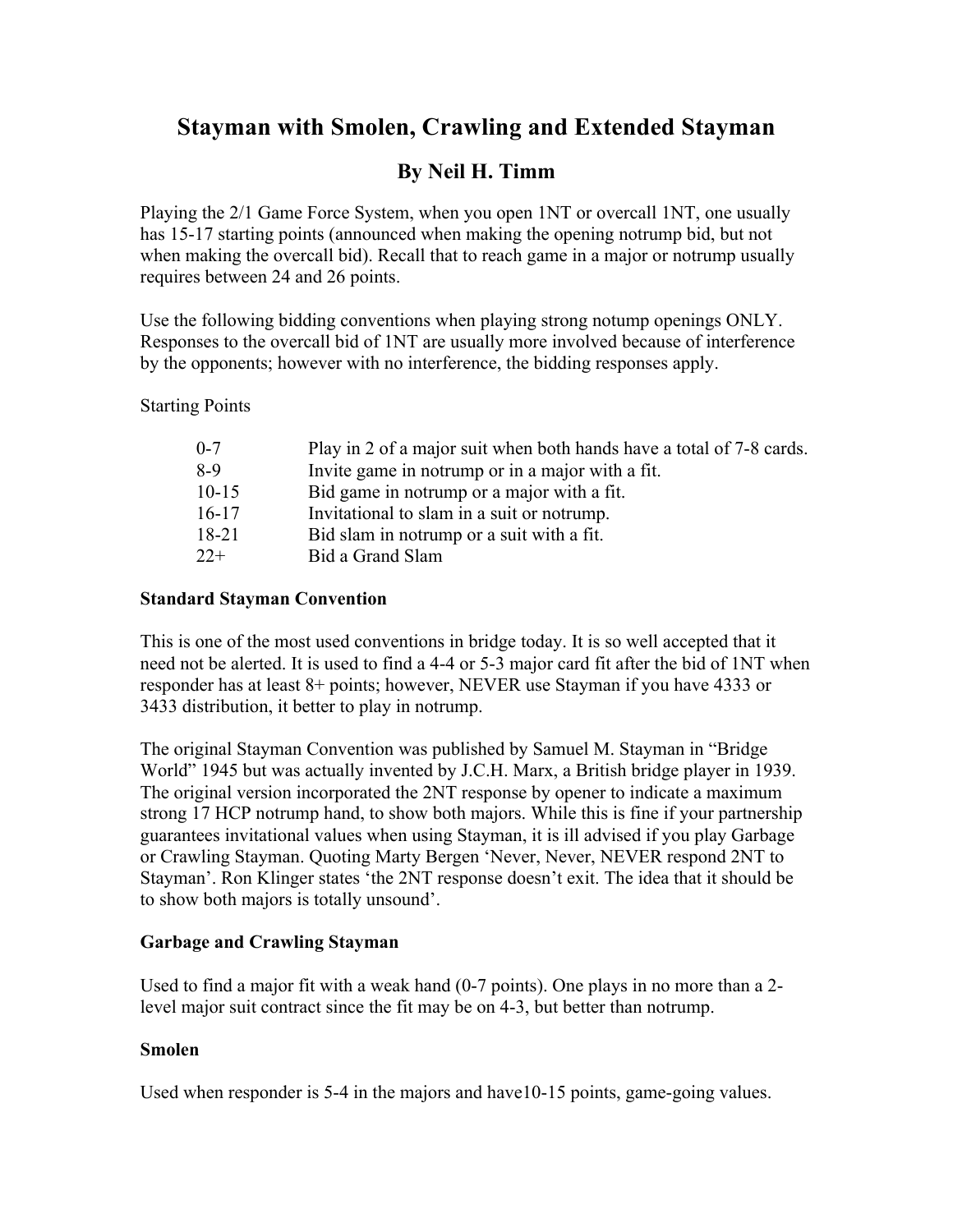With 8-9 points, one usually uses a transfer into the 5-card major by bidding 2 (transfer to hearts - announced) or 2(transfer to spades - announced). If you are 5-4, you can transfer to hearts and bid spades; this allows you to play at the two level in spades. You should not do this with spades, since you will be at the three level; however, if you are not vulnerable, it is also a safe practice. Note when transferring to a major and bidding the other major, some partnerships require that you are 5-5 in the majors. Always discuss transfers and conventional practices with your partner.

## **Extended Stayman**

There are many versions of Extended Stayman; I recommend that it be used if you are 5- 5 in the majors with game-going values. Some even use 2♣ as Extended Stayman and NOT standard Stayman (Ron Klinger uses it in the following bidding sequence: 1♣-1♦- 1NT-2♣\*, a variation of Extended Stayman). Some use 3♣, after Standard Stayman, as Extended Stayman bid while others use the 3♦ bid as Extended Stayman, since the 3♣ bid is used as a Shape Asking Bid (SARS). To keep it simple we will use the 3♣\* (alert) bid as Extended Sayman and assume that your major suit distribution is 5-5 or 6-4.

I will now review-bidding sequences for each of the above-mentioned conventions.

## **The Stayman Convention with Smolen**

The convention used for locating a 4-4 major suit fit after partner opens 1NT. The artificial bid of 2♣ initiates the convention and is used when responder has 8+ points and one or both majors.

Some examples of game-invitational (or stronger) hands opposite a 15-17 NT:

| $\triangle$ A1032 VA1074 $\triangle$ 789 $\triangle$ Q10 | $\triangle KQJ52 \blacktriangleright Q432 \blacktriangleright 976 \blacktriangleright J$ |
|----------------------------------------------------------|------------------------------------------------------------------------------------------|
| $\triangle$ QJ32 VAJ98 $\triangle$ 57 $\triangle$ 1082   | A KQ10 V AQ57 A2 AJ10                                                                    |

The conventional responses assume NO INTERFERENCE.

Opener's Bids after 2♣

- 2♦ Denies a four-card major.
- 2♥ Shows four hearts may have four spades.
- 2♠ Shows four spades, denies four hearts.

Responder's rebids after 2♦ by opener

2♥ Shows four spades and five hearts, invitational. Non-forcing. (Responder bids the 5-card suit and not the 4-card suit.)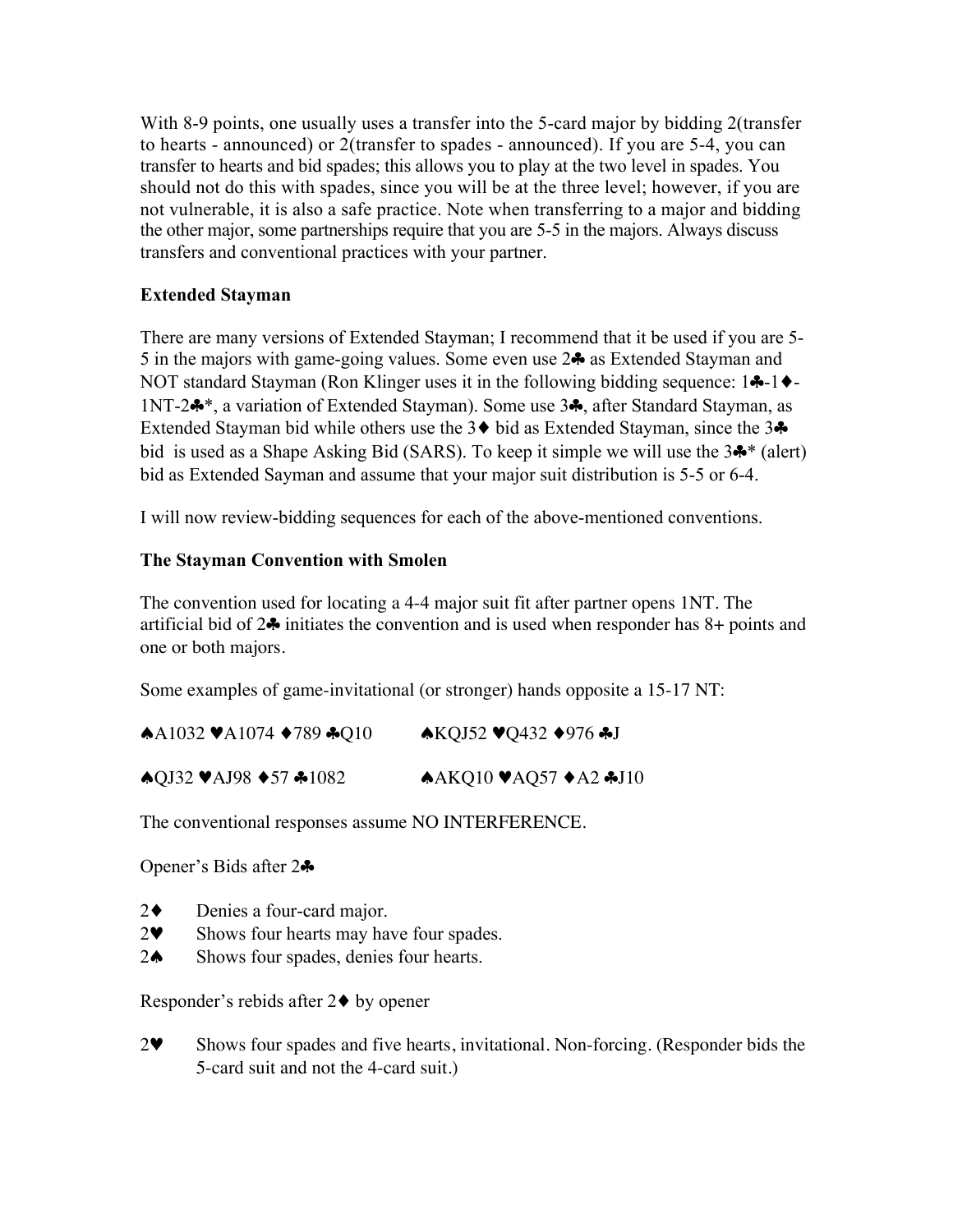- 2♠ Shows five spades and four hearts, invitational. Non-forcing. (Responder bids the 5-card suit and not the 4-card suit.)
- 2NT Invitational (9 points)
- 2♣ Game forcing with at least five clubs (usually 6), denies a 4-card major.
- 3♦ Game forcing with at least five diamonds (usually 6), denies a 4-card major.
- 3♥\* Shows five spades and four hearts, game forcing (Smolen Responder bids his short suit at the 3-level, the reverse of the non-forcing 2-level bid). Opener is asked to bid 3♠ with a 3-card spade suit, or 3NT with 2 spades (\*=alert).
- 3♠\* Shows five hearts and four spades, game forcing (Smolen- Responder bids his short suit at the 3-level, the reverse of the non-forcing 2-level bid). Opener is asked to bid 3NT if he only holds 2 hearts, or 4 if he has 3 hearts. (\*=Alert).

#### 3NT Signoff.

- 4♥ Shows four spades and six hearts, signoff.
- 4♦ Shows six spades and four hearts, signoff.<br>4NT Ouantitative, invites 6NT if partner has 17
- Quantitative, invites 6NT if partner has 17 HCP.

Responder's rebids after 2♥ by opener

- 2♠ Shows five spades and four hearts, invitational. Non-forcing. (Responder bids the 5-card suit and not the 4-card suit.)
- 2NT Shows four spades, less than four hearts, invitational. Opener can pass, sign-off in 3 with four spades, or bid 3NT.
- 3♣ Game forcing with at least five clubs (usually 6), denies a 4-card major.
- 3♦ Game forcing with at least five diamonds (usually 6), denies a 4-card major.
- 3♥ Shows four hearts invitational.
- 3♠ Shows four spades, game forcing showing 5 spades and 4 hearts.

#### 3NT Signoff.

- 4♥ Signoff.
- 4NT Quantitative, invites 6NT if partner has 17 HCP.

Responder's rebids after 2♠ by opener

2NT Invitational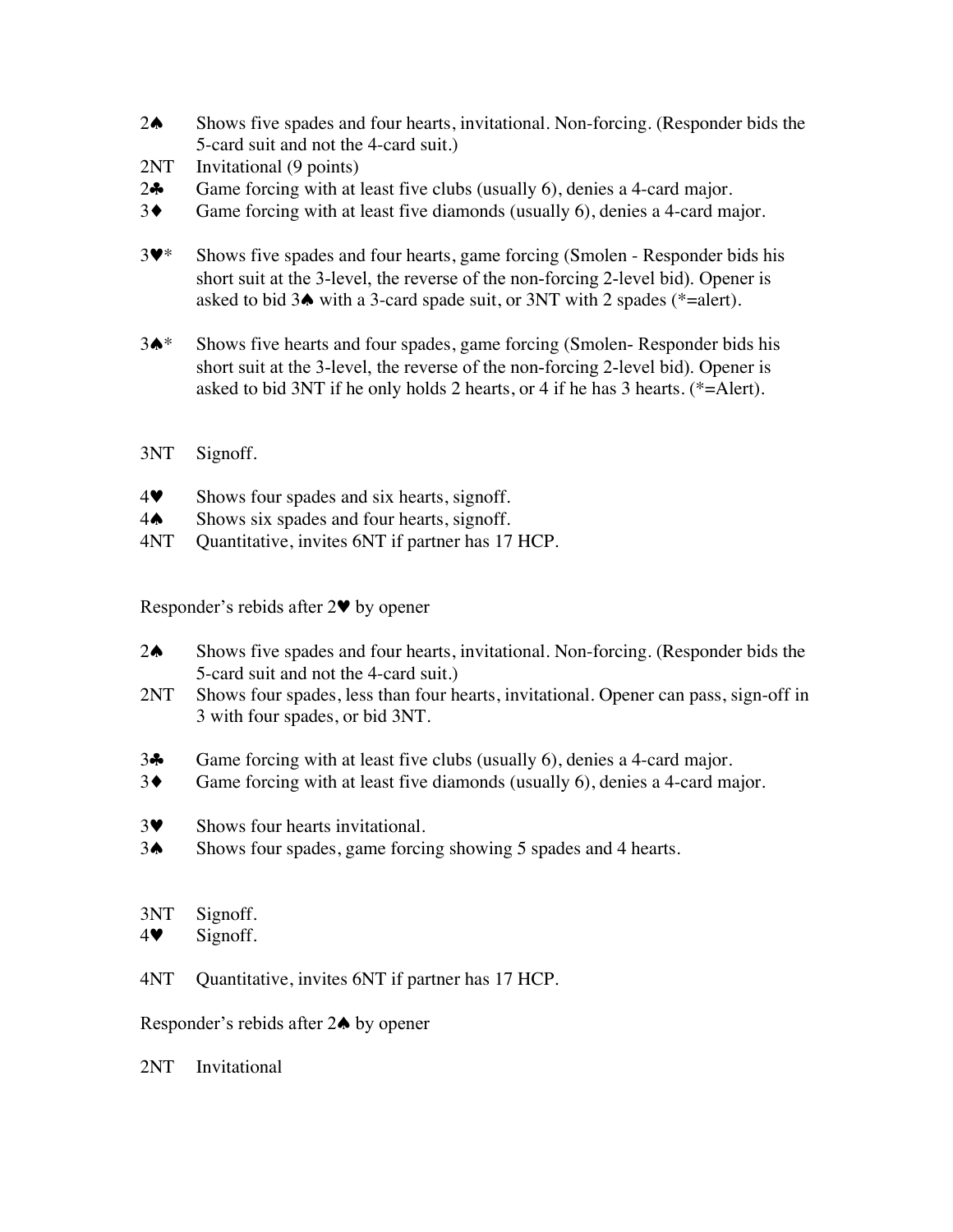- 3♣ Game forcing with at least five clubs (usually 6), denies a 4-card major.
- 3♦ Game forcing with at least five diamonds (usually 6), denies a 4-card major.
- 3♥ Shows four spades and five hearts, game forcing.
- 3♠ Shows four spades, invitational.
- 3NT Signoff, shows four hearts.
- 4♠ Signoff.

4NT Quantitative, invites 6NT if partner has 17 HCP

## **What do you do when the opponents interfere? Here are a few suggestions. It gets complicated fast and requires an extended discussion with your partner.**

(1) If opener's bid of 1NT is doubled for penalty, Stayman is OFF; the bid of  $2\clubsuit$  is natural. The natural bids of  $2\blacklozenge/2\blacktriangledown$  over the opponent's double are announced as transfer bids asking - opener is asked to bid 2♥/2♠. The bid of 2♠\* (over the double) is played in many ways and must be ALERTED – NOT ANNOUNCED. Some play  $2\spadesuit^*$  to show both minors; opener bids 2NT to prefer diamonds to clubs or passes; some play 2♠\* as a transfer to clubs which may or may not be correct to diamonds; and others play 2♠\* as a transfer to diamonds. Please discuss the 2♠\* bid. Finally, the bid of 2NT is invitational, usually showing 9 points.

(2) If the opponent's make a **natural** 2♣ bid, a double\* of the bid is Stayman and must be alerted. Again as above, the natural bids of  $2\blacklozenge/2\Psi$  are announced as transfer bids asking opener to bid 2 $\blacktriangleright$ /2 $\blacktriangle$ . The bid of 2 $\blacktriangleright$ \* is played as discussed in (1) above. On the Convention Card, using (1) and (2), write that "Systems on over" - Double or  $2\clubsuit$ .

(3) If the opponent's double the Stayman bid of  $2\clubsuit$  (showing clubs), opener can pass with four clubs and no four-card major. A redouble shows five (or four good) clubs and no four-card major; and 2♦/2♥/ 2♠ is natural.

(4) If the opponent's make a natural bid of  $2\blacklozenge$  over 1NT, one may make a negative double to show BOTH majors (no alert needed); however, some play the double\* as penalty (e.g. Lebensohl and must be alerted) and others play it as a stolen bid (alert and a transfer to hearts---- DO NOT SAY TRANSFER). If you use the negative double with only one major, you better have game-going values since if partner now bids the major you do not have since you usually now bid 2NT without a stopper in diamonds and 3NT with a stopper. Remember to mark the "Neg. Double" on your Convention Card. Alternatively, some make the cue bid of  $3\blacklozenge^*$  (alert) over  $2\blacklozenge$ . It is a Stayman without a stopper (called cue-bid Stayman) and shows at least ONE 4-card major.

(5) Over 2♥/2♠, a double may again be negative to show 4+ in the un-bid major (mark this on your Convention card, since some partnerships play the double as penalty and not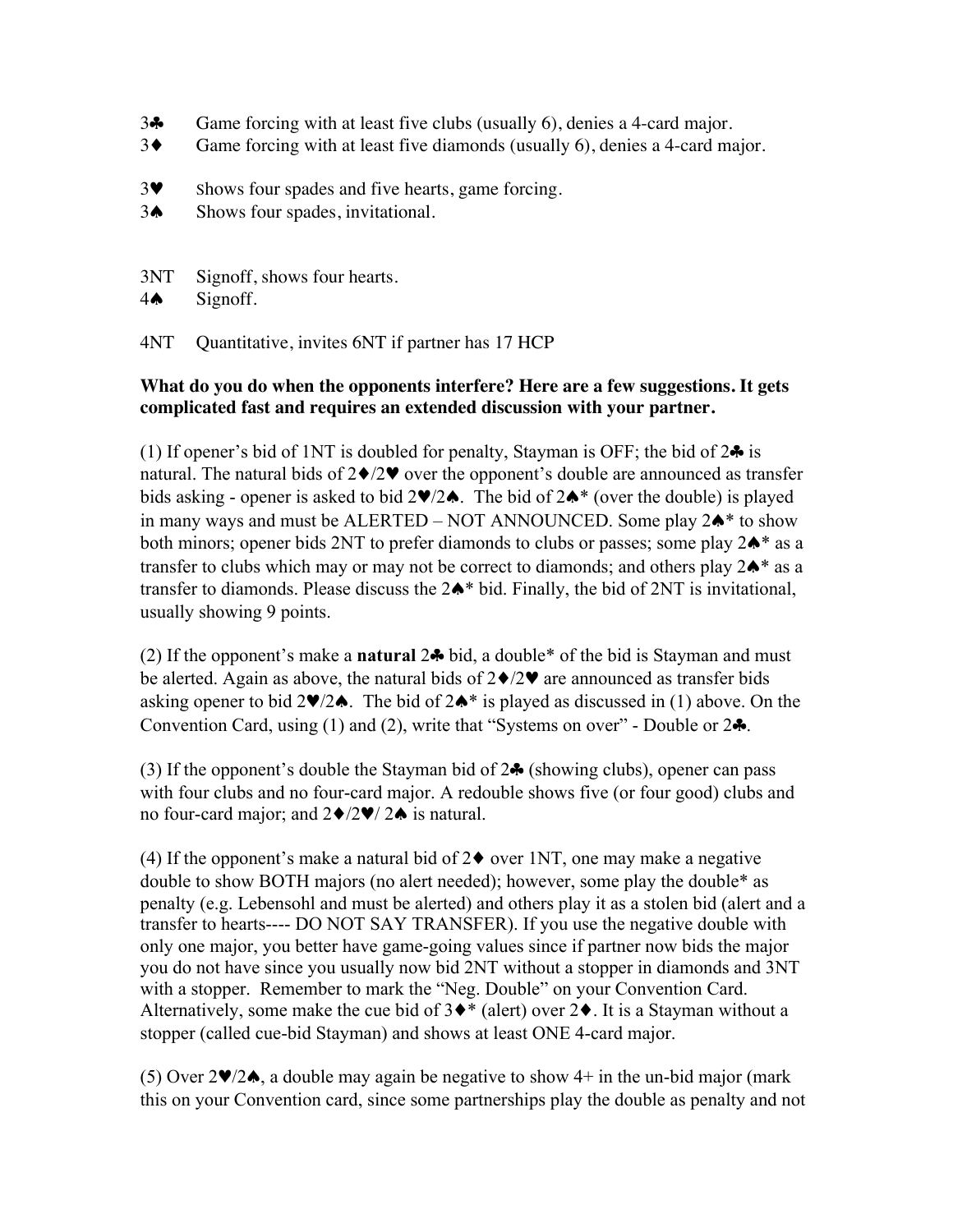negative). Again some play the double of the major others to show the other major and other use it as penalty.

(6) Over any 2-level bid, you may use the bid of  $2NT*(\text{alert})$  as a relay to 3 $\clubsuit$ , and then bid the opponent's bid suit to show a stopper. 2NT\* followed by 3NT shows a stopper and a direct bid on 3NT denies a stopper.

When the bid of 2♣ by the opponents show a long unknown suit, and it is not natural, or a known and unknown suit or two unknown suits, the responses to the 1NT bid become more complicated. The convention to address these bids is called Lebensohl After Artificial Overcalls. See the book by Ron Anderson (1987) "The Lebensohl Convention Complete in Contract Bridge".

## **Garbage and Crawling Stayman Bids**

After a 1NT opening by partner, the bid of 2♣'s is employed to show a weak 3-suited hand, with 0-7 points. It is referred to Garbage Stayman with 4-4-4-1 distribution and Crawling Staymant with 4-4-x-y or 3-4-x-y or 4-3-x-y distribution.

With Garbage Stayman you pass the bids of  $2\blacklozenge/2\blacktriangledown/2\blacklozenge$ .

With Crawling Stayman you pass only the major suit bid and over  $2\blacklozenge$  you bid  $2\Psi$ . This asks partner to pass or correct to 2♠. Hence you may be playing at the 2-level in a major with either a 4-4 or 4-3 fit. However, it is usually better than notrump.

Some examples weak hands where u may use Garbage /Crawling Stayman

- $(4-4-4-1)$   $\bullet$ 10345  $\blacktriangleright$ A1084  $\blacktriangleright$ 7892  $\blacklozenge$ 7
- $(4-3-4-2)$   $\bullet$  Q652  $\blacktriangledown$ Q43  $\blacktriangledown$ 9762  $\clubsuit$ J5
- (3-4-3-3) ♠QJ3 ♥AJ98 ♦978 ♣982

## **Extended Stayman**

This convention is used when you are 5-5 (may be 6-4) in the majors. The bid of  $3\clubsuit^*$ (alert) is a check back asking bid, do you have a 3-card major?

1NT-2♣-2♦-3♣\*

| $=$ | no 3-card major (2 card major and 4/5 card minor) |
|-----|---------------------------------------------------|
| $=$ | 3 hearts $(2-3-4-4)$                              |
| $=$ | 3 spades $(3-2-4-4)$                              |
| $=$ | both majors $(3-3-4-3/3-3-3-4)$                   |
|     |                                                   |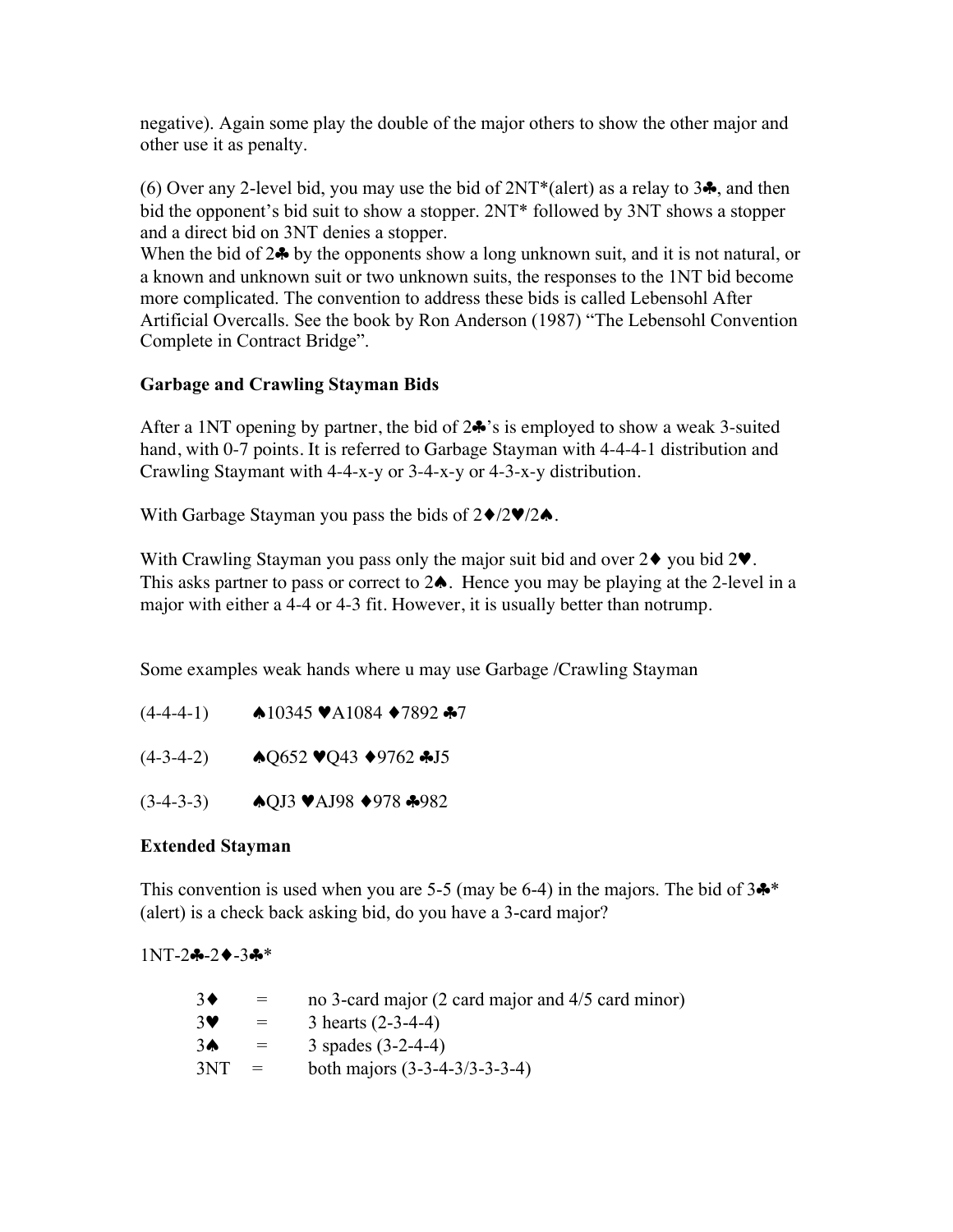#### 1NT-2♣-2♥-3♣\*

| $3\blacklozenge$      | $=$ | 4 card minor and 2-card major |
|-----------------------|-----|-------------------------------|
| $3\blacktriangledown$ | $=$ | 5 hearts                      |
| 3♠                    | $=$ | 3 spades $(3-4-3-3)$          |
| 3NT                   | $=$ | to play                       |

1NT-2♣-2♠-3♣\*

| $3\blacklozenge$      | $=$ | 4 card minor and 2-card major |
|-----------------------|-----|-------------------------------|
| $3\blacktriangledown$ | $=$ | 3 hearts $(4-3-3-3)$          |
| 3♠                    | $=$ | 5 spades                      |
| 3NT                   | $=$ | to play                       |

Responder now knows partner's hand and is the captain or the partnership.

He may pass, bid game in the major or bid 4NT asking for information about aces.

Another convention that is used when you are either 5-5 in the major or the minors is Mini-Maxi Convention. The Conventional bids follow.

 $3\clubsuit^* = 5-5$  in the Minors with less than 10 point  $3\blacklozenge* = 5-5$  in the Minor  $10+$  points  $3\Psi^* = 5-5$  in the Majors with less than 10 points  $3\spadesuit^* = 5-5$  in the Majors with  $10+$  points

Because are denoted with red lines on the Convention Card, they must be alerted. Many use this convention instead or Extended Stayman. Because Extended Stayman requires game-going values, the Mini-Maxi may be used if you only have 8-9 points.

# **Showing 6-4 in the Majors after 1NT**

Your partner opens the bidding 1NT (15-17 HCP and you are 6-4 in the majors, how do you show your distribution with game going values?

This was a question a club member asked me in a recent club game. To answer this question, one first has to know whether or not the partnership plays Smolen or Stayman since each agreement is addressed in a different manner. I will address each in turn.

## **Playing Stayman**

After the bid of 1NT, one bids  $2\clubsuit$  and having failed to find a 4-4 fit or better with Stayman, there is still a chance of finding a fit if partner has three of our longer major.